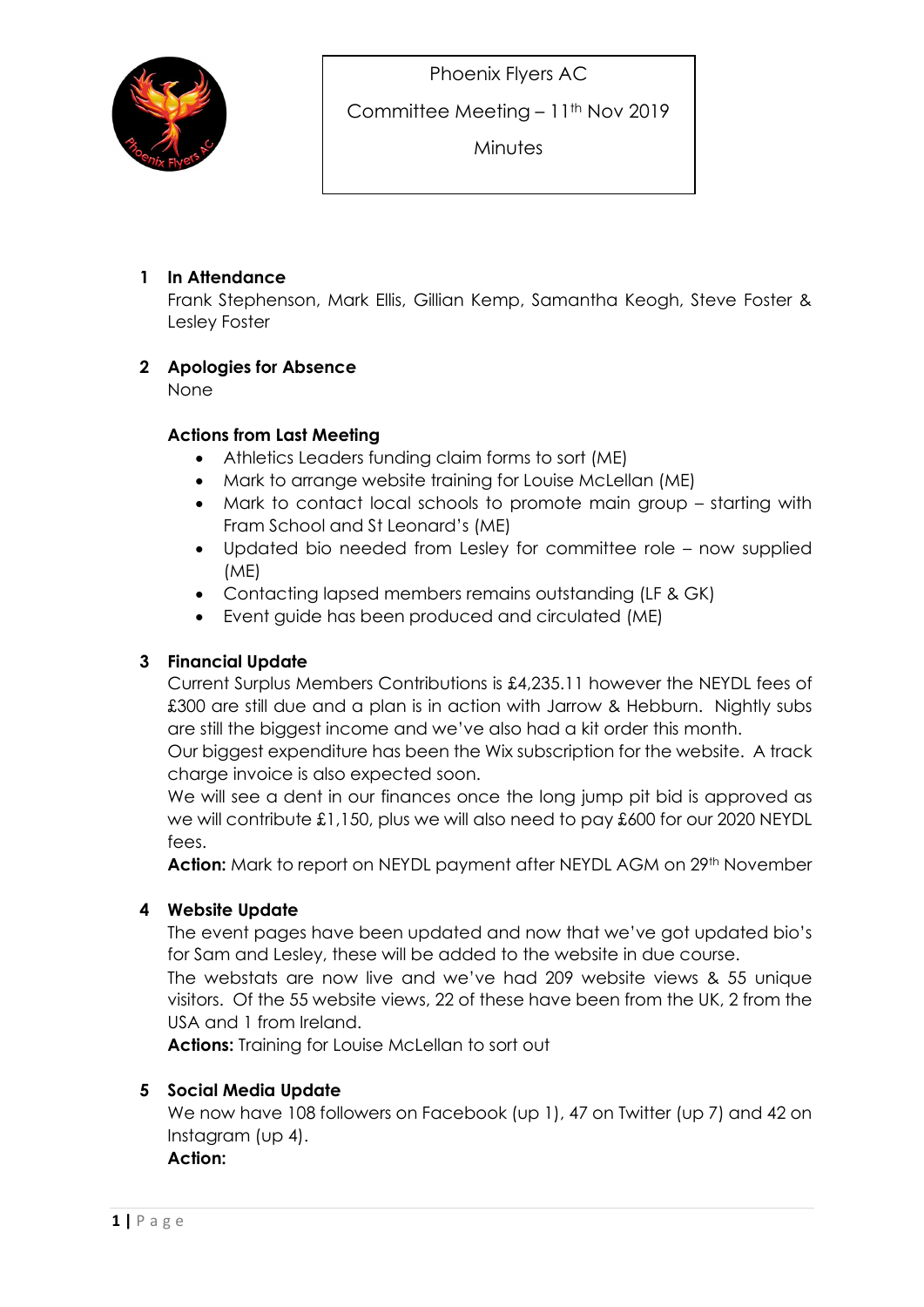

Committee Meeting – 11th Nov 2019

**Minutes** 

## 6 Funding Update

All the information has now been provided to the AAP and the final decision is expected soon (since received).

The County Durham Sport list is to be explored to pursue a bid for a high jump bed and equipment – this will be done once the long jump pit is completed. Actions: Approaches to Asda & Sainsburys to be made (SK).

## 7 Gamechangers & County Durham Athletics Network

The Gamechangers project has come to an end with the booking of our officials courses for Lesley Foster (field) and Gwen Gill (track).

The CDAN Sportshall events are on the 17<sup>th</sup> November for U13/U15 athletes and 26<sup>th</sup> January 2020 for the U11 athletes. The next CDAN meeting is on the 25<sup>th</sup> November and the minutes from the last meeting haven't been circulated yet. Actions: Committee members to talk to Athletics Leaders after they've completed the course.

### 8 Club Admin Items

**Christmas Party** – It as agreed that Saturday  $25<sup>th</sup>$  January was the best date for the Christmas Party and Sam was tasked with looking at Bede Club and Durham Bowls Club. The final decision was that Bede Club was the best value and Lesley has subsequently visited and booked the venue. The food and disco are to sort.

Young Sparks - It was agreed that the session on 14th November would be cancelled due to lack of available coaches. Sam isn't available until after Christmas, but the sessions will continue as we do have coaching cover from Steve & Mark.

**Officials** – Courses now sorted for Lesley & Gwen, with the courses on the 24<sup>th</sup> November.

Athletics Leaders – It was agreed that Committee members would speak to those attending the course to gauge their commitment to the club before we look at any further course bookings. Katie Gill has shown in interest in becoming a coaching assistant. It was agreed that the club would provide a t-shirt for the Athletics Leaders as a thank you for their efforts. A discussion on the coaching structure of the club also took place and it was agreed to trial splitting the group up to deliver different sessions to cater for athletes needs and the CA's and Athletics Leaders would be part of the support of these sessions.

Action: Disco to sort for Christmas Party (SF) Food to sort for Christmas Party (ME) T-shirts for Athletics Leaders (GK)